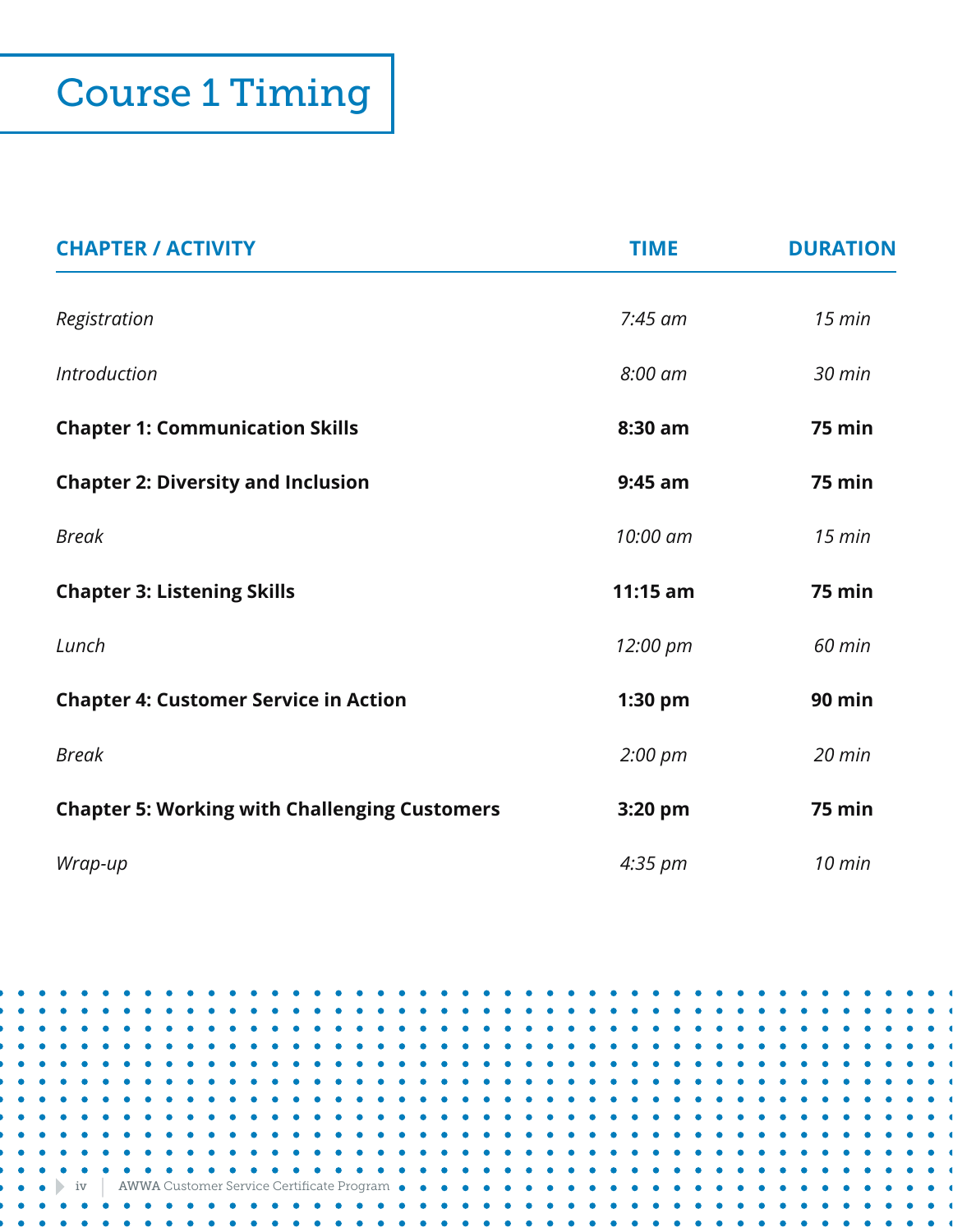| <b>CHAPTER / ACTIVITY</b>                                   | <b>TIME</b>       | <b>DURATION</b> |
|-------------------------------------------------------------|-------------------|-----------------|
| Registration                                                | $7:45$ am         | $15$ min        |
| <b>Introduction</b>                                         | 8:00 am           | 30 min          |
| <b>Chapter 1: Teamwork</b>                                  | 8:30 am           | <b>60 min</b>   |
| <b>Chapter 2: People, Processes, and Technology</b>         | 9:30 am           | <b>120 min</b>  |
| <b>Break</b>                                                | 10:00 am          | $15$ min        |
| Lunch                                                       | 11:45 am          | 60 min          |
| <b>Chapter 2: People, Processes, and Technology (cont.)</b> | 12:45 pm          | <b>60 min</b>   |
| <b>Break</b>                                                | 1:45 pm           | $20$ min        |
| <b>Chapter 3: A Professional Attitude</b>                   | $2:05$ pm         | 90 min          |
| <b>Chapter 4: Personality Types</b>                         | 3:35 pm           | <b>60 min</b>   |
| Wrap-up                                                     | $4:35 \text{ pm}$ | $10$ min        |